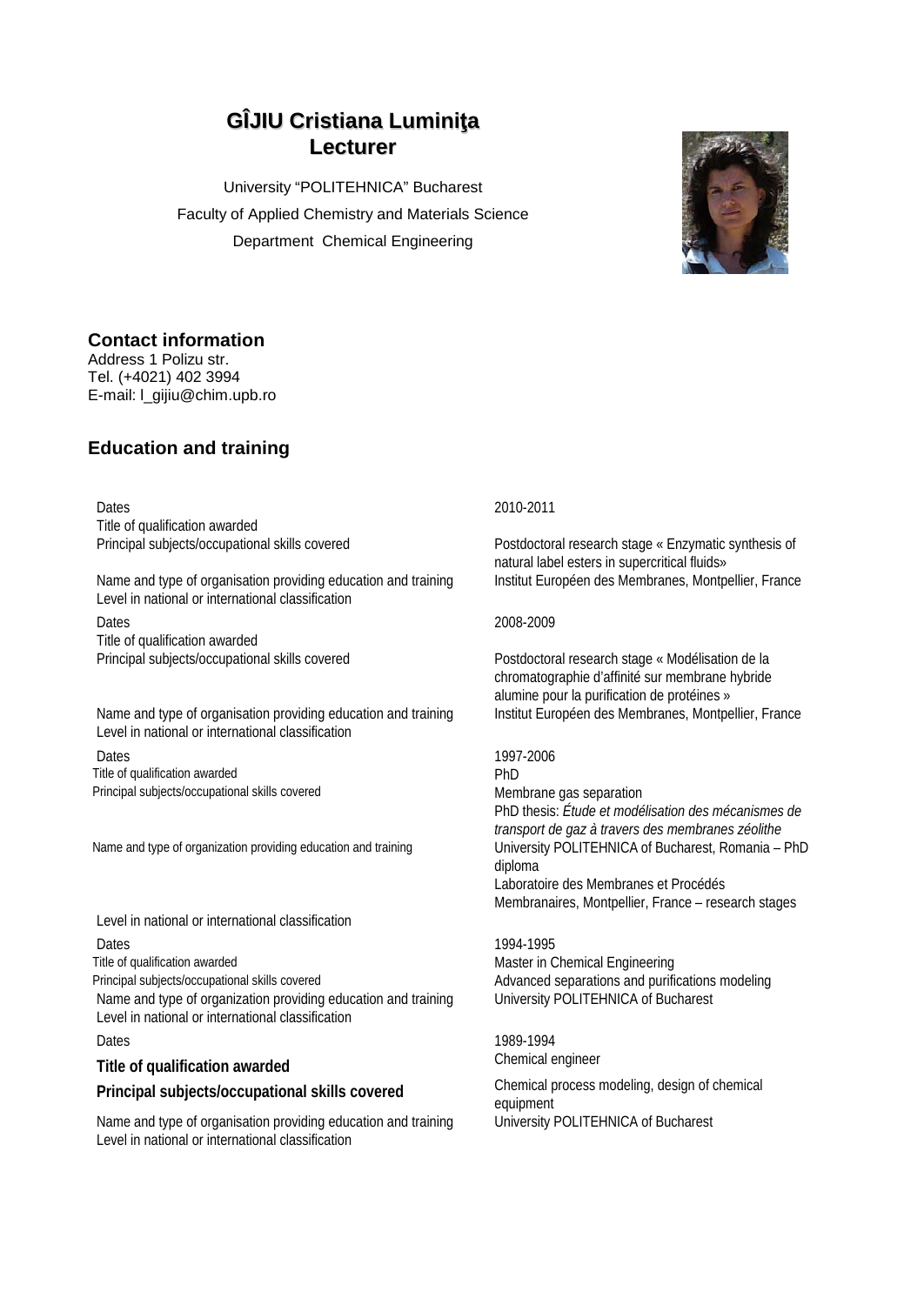### **Professional experience**

Dates **September 1995** onwards

Occupation or position held<br>Main activities and responsibilities<br>Main activities and responsibilities<br>Courses, laboratories, seminars and research activities Main activities and responsibilities and responsibilities courses, laboratories, seminars and research activities<br>
Name and address of employer<br>
Courses, laboratories, seminars and research activities Name and address of employer<br>
Type of business or sector<br>
Type of business or sector<br>
Type of business or sector<br>
Type of business or sector<br>
Type of business or sector<br>
Type of business or sector<br>
Type of business or sect Higher Education/Research and development

### **Academic and research interests**

Membrane separations processes

### **Teaching activity**

| Se completeaza conform indicatiilor din tabel |                                                                        |          |                                                  |                                                    |                                                    |
|-----------------------------------------------|------------------------------------------------------------------------|----------|--------------------------------------------------|----------------------------------------------------|----------------------------------------------------|
| studii<br>Ciclu<br>(Master/licenta)           | Denumire<br>specializare                                               |          | Cod disciplina din<br>planul<br>de<br>invatamant | Titlu disciplina                                   | Tip activitate<br>(curs/proiect/laborato<br>r etc) |
| Licenta                                       | Ingineria<br>Informatica<br>Proceselor<br>Chimice<br><i>Biochimice</i> | si<br>si | UPB.11.S.07.O.507                                | Separari cu<br>membrane in<br>biotehnologii        | Curs/lucrari                                       |
| Licenta                                       | <i>SIPOL</i>                                                           |          | UPB.11.T.05.O.703                                | Operatii unitare in<br>industriile<br>de<br>proces | Lucrari                                            |
| Licenta                                       | <i>SIPOL</i>                                                           |          | UPB.11.T.06.O.713                                | Operatii unitare in<br>industriile<br>de<br>proces | Lucrari                                            |
| Licenta                                       | CATB                                                                   |          | UPB.11.T.06.O.412                                | Operatii unitare in<br>industriile<br>de<br>proces | Proiect                                            |
| Licenta                                       | <b>CEPA</b>                                                            |          | UPB.11.T.04.O.211                                | Operatii unitare in<br>ind.alimentara 2            | Lucrari/proiect                                    |

# **Publication (selective):**

*Books*

- R. Dima, C.L. Gîjiu, V. Pleşu Ingineria Separărilor cu Membrane, Ed. Bren (1999)
- T. Danciu, R. Isopescu, C.L. Gîjiu *TURBO PASCAL – Travaux pratiques (pour les étudiants en Génie Chimique)* Bren Prod. S.R.L. (1999)

### *Articles* (*eventual cu link-uri care lucrarile publicate on-line*)

- J. Sanchez, C.L. Gîjiu, V. Hynek, O. Muntean, A. Julbe *The application of transient time-lag method for the diffusion coefficient estimation on zeolite composite membranes* Sep. & Purif. Technol. 25 (2001) 467 – 474
- J. Romero, C. Gîjiu, J. Sanchez, G.M. Rios *A unified approach of gas, liquid and supercritical solvent transport through microporous membranes*, Chem. Eng. Sci. 59 (2004) 1569 – 1576
- R. Dima, F. Zamfirescu, C.L. Gîjiu, V. Dima *Modelarea procesului de dizolvare a sării geme din zăcământul Ocnele Mari* Revista de chimie 55(8) (2004) 609 – 613
- E. Stepan, S. Velea, C. Enăşcuţă, G.I. Marton, C.L. Gîjiu *Cinetica reacţiei de transesterificare a uleiului de floarea soarelui* Revista de chimie 57(7) (2006) 693 – 698
- C.L. Gîjiu, J. Sanchez, R. Isopescu, R. Dima, O. Muntean, *L'étude expérimentale de la perméation des gaz à travers les membranes zéolithe*, U.P.B. Sci. Bull., Series B, vol. 68(4) (2006) 3 – 12
- C.L. Gîjiu, R. Dima, Experimental HETP evaluation of KATAPAK®-s corrugated structured packing, Revista de chimie 62(9) (2011) 908-910
- C.L. Gîjiu, R. Dima, R.D. Isopescu, Colmatarea membranelor la microfiltrarea frontală a suspensiilor de drojdie, Revista de chimie 63 (1) (2012) 60-63